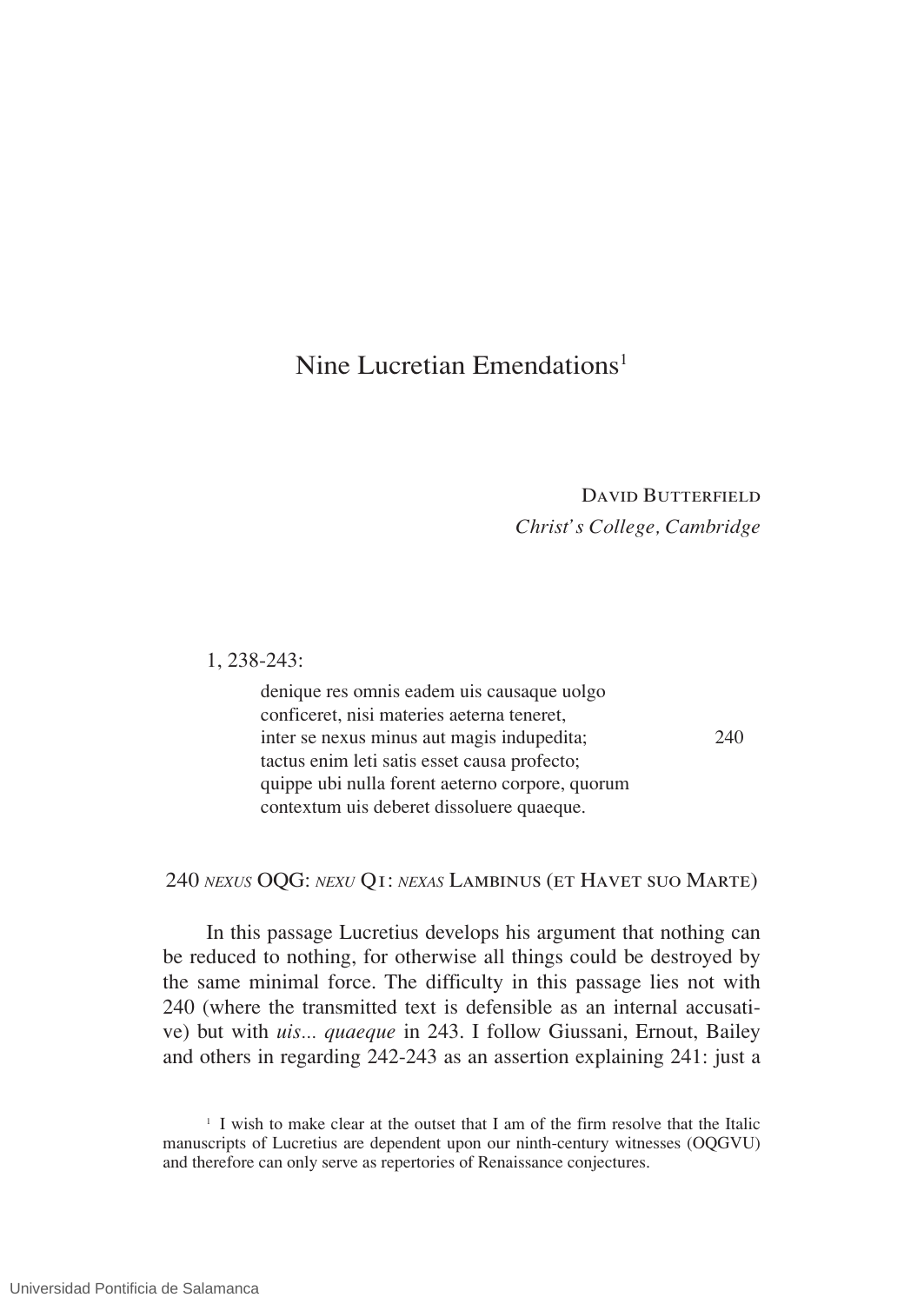simple touch could destroy an atomic compound, since it would consist of no atoms of eternal matter, which on the contrary require a specific force to be broken apart (*quippe ubi* therefore operates as a unit, as often elsewhere)<sup>2</sup>. However, if the phrase in 243 is to be taken as "each force", that is "every force", then this assertion is immediately undermined by 244-247, in which it is asserted that in reality compounds abide *dum satis acris* / *uis obeat pro textura quoiusque reperta* (246- 247). Commentators have therefore sought to render *uis... quaeque* as shorthand for "a force sufficient to break down each (specific) atomic *contextus*"3 . Yet this is an undeniably harsh brachylogy. Bailey's confession4 is certainly merited: "it must be admitted that *vis quaeque* 'the force appropriate to each thing'is a strained expression". At the close of his lengthy note he observes "[o]n the whole I believe [this] to be what Lucr. meant, but he might have made the meaning clearer in revision". I myself would prefer to posit verbal corruption than to accept that this expression is the work of a sub-par Lucretius.

The difficulty of 243 can be resolved, I think, by emending *quaeque* to the far more general *quaedam*, thereby covering the full spectrum of forces which different atomic textures require to break them<sup>5</sup>: "whose texture a given force must dissolve". Sufficient clarity is given to the phrase by the succeeding 246-247 (quoted above). Corruption at the close of the line is notoriously common in Lucretius as well as in other poetic traditions and, if the final syllable of *quaedam* was lost, *quaeque* would have been an easy but mistaken correction for a reader or scribe to make<sup>6</sup>.

1, 449-452:

nam quaequomque cluent, aut his coniuncta duabus rebus ea inuenies aut horum euenta uidebis. 450

<sup>2</sup> 1, 167; 1, 182; 1, 617; 1, 990; 3, 190; 3, 430; 4, 434; 4, 664; 4, 771; 4, 925; 5, 1158; 6, 854.

<sup>3</sup> A. Ernout, *Lucrèce* / *De Rerum Natura. Commentaire exégétique et critique*, I (Paris 1926) comm. *ad loc*.: "une force appropriée à chacune d'elles".

<sup>4</sup> C. Bailey, *Titi Lucreti Cari De Rerum Natura Libri Sex*, II (Oxford 1947) comm. *ad loc*.

<sup>5</sup> The collocation *uis quaedam* is also used by Lucretius at 2, 964 of an unspecified force causing bodily pain.

<sup>6</sup> For instances of textual loss at verse-end in Lucretius (where there can be no dispute that corruption has occurred) we may compare: 1, 748; 1, 752; 1, 1068-1075; 2, 331; 2, 428; 2, 1115; 3, 159; 3, 538; 3, 596; 3, 705; 3, 1061; 4, 612; 5, 586.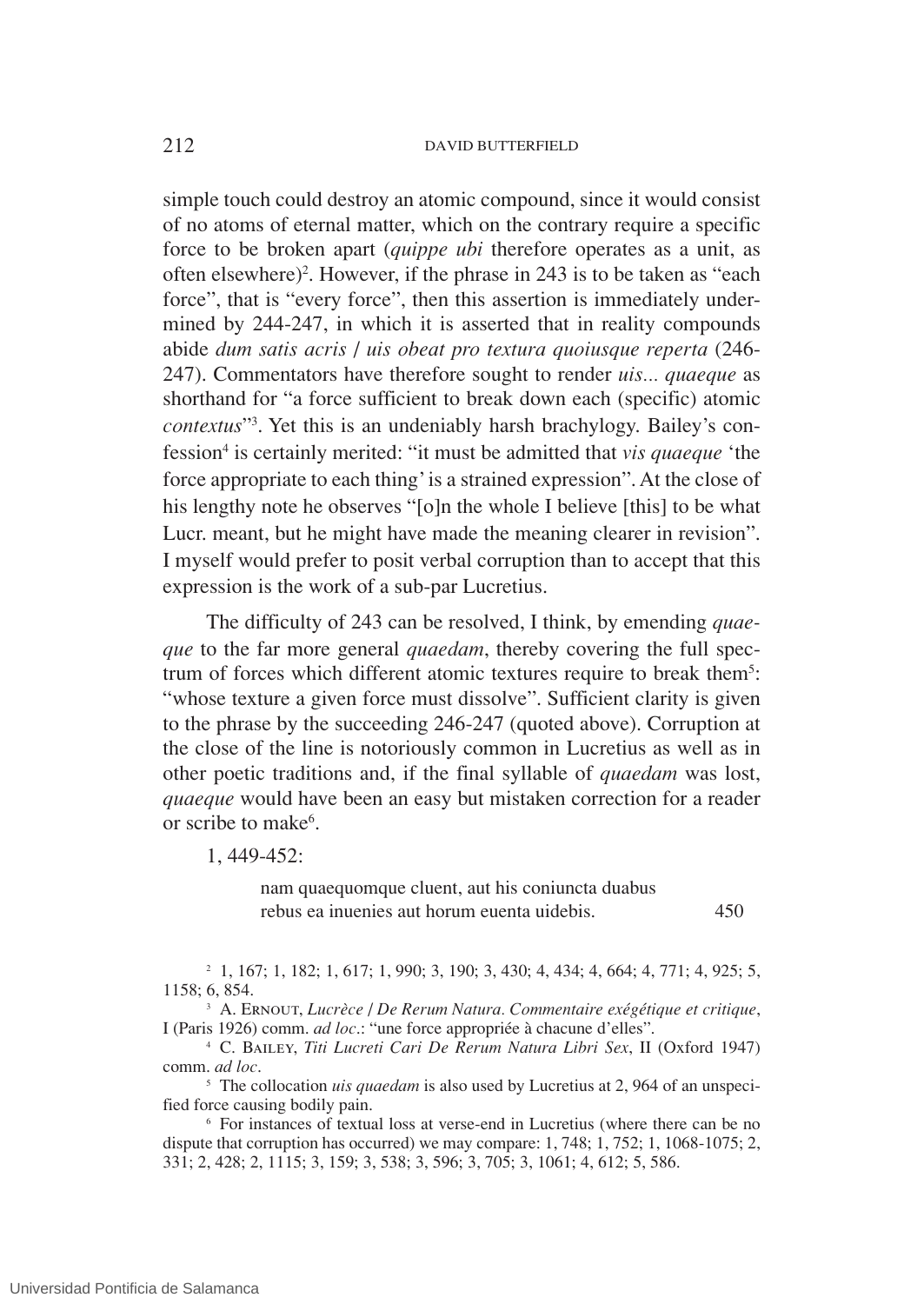So Lucretius outlines the distinction between properties *(coniuncta)* and accidents *(euenta)*. To my knowledge, no textual suspicion has fallen upon 452-453, save for the alteration of *nusquam* to the more natural *numquam*, as conjectured in certain Italic manuscripts (LPABI), and the predictable corruption of *permitiali* to the markedly more common *perniciali* (the pre-Lachmannian vulgate). Given, however, the use of the bare ablative *discidio* at 1, 249 and 6, 293, the common permutation of adjacent consonants in the Lucretian tradition and the common Latin collocation of *numquam*/*nusquam* with *nisi* (cf., in Lucretius, 4, 1205 *numquam nisi*), is it not possible that *sine* is a simple corruption of the rhetorically more forceful *nisi*<sup>7</sup> ? The error, if it has occurred, could have been a mere scribal banalisation<sup>8</sup>.

## 1, 885-892:

consimili ratione herbas quoque saepe decebat 885 et latices dulcis guttas similique sapore mittere, lanigerae quali sunt ubere lactis; scilicet, et glebis terrarum saepe friatis herbarum genera et fruges frondesque uideri dispertita inter terram latitare minute, 890 postremo in lignis cinerem fumumque uideri, quom praefracta forent, ignisque latere minutos.

<sup>7</sup> I am not convinced by the passing suggestion of Stephen HINDS ("Language at the breaking point, Lucretius 1.452", *CQ* 37 (1987) 450-453, at 453 n. 6) that *sine* in 451 is meant to serve as a "quiet pointer towards the 'correct'interpretation of the *se* in *segregari* [452]", which he believes Lucretius treated as analogous to *sine*.

<sup>8</sup> *nisi* was attractively suggested by W. Christ for *sine* at 2, 936, although it is better followed by P.E. Goebel's *conciliatum* (*conciliatu* mss) than Christ's *concutiatur*. The same alteration of *sine* (*corpore*) to *nisi* (*corpora*) was made by Housman shortly before the present passage at 1, 443 (see J. Diggle & F.R.D. Goodyear (edd.), *The Classical Papers of A.E. Housman*, II (Cambridge 1972) 424). He needlessly suggests spelling the word *nise*, resorting to three Latin inscriptions for the sole evidence of its existence. Yet if a scribe wrongly transmuted the *s* and *n* of *sine* in reading his exemplar or in writing the verse, the corruption to *nisi* would have occurred most probably in a single step. His emendation (let alone its orthography) has not appealed to subsequent editors. Although it was first published in 1897, the suggestion was perhaps made a number of years earlier, for it is found in the margins of his copy of Volume 1 of Munro's Lucretius (Cambridge 1873), which is preserved at St John's College, Oxford (Housman Cabinet 1). I hope soon to publish an assessment of Housman's overall contribution to the study of Lucretius, drawing primarily upon his unpublished marginalia and Cambridge lecture notes.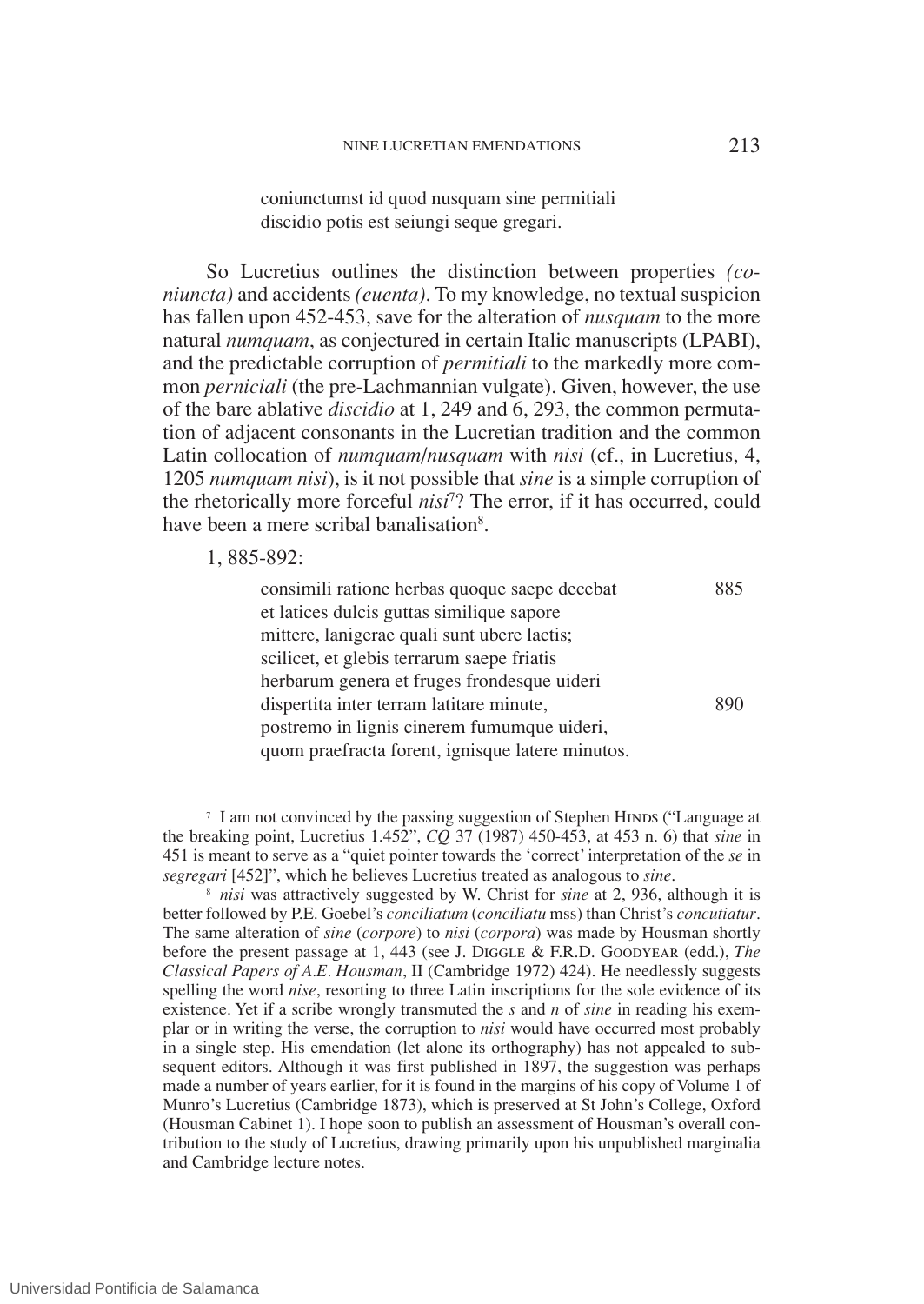## 886 *latices* OQG: *laticis* F: *salices* Bruno *similique* O: *simileque* QG: *similesque* Q1 887 *lanigeriae* OQG (corr. O1Q1): *lanigero* Pius *quali* QG: *qualis* O: *quales* O1 *sunt* OQG: *dant* Postgate (*qualis* lecto) *ubere* OQG: *ubera* Lambinus 890 *dispertita* OQG: *dispertitae* Orth 890-891 om. QG

Lucretius here attacks Anaxagoras' notorious theory of *homoeomeria* on the grounds that, if it were true, we would observe traces of all things in all things, for the illustration of which he imagines the examples of plants and water giving forth drops of milk like sheep's, clods of earth containing herbage, wood containing smoke and ashes. However, the text of 887 is notoriously difficult: the subject of*sunt* must be either *lanigerae* (the corrected reading of OQ) or *guttae* supplied from the previous line. The transmitted *quali*, which can be retained as an ablative of quality, most naturally understands *sapore* of 886. It should be dissociated from *ubere*: the latter can hardly be taken (*pace* the commentators) as equivalent to *sapore uberis*; on the other hand, there is no obvious reason why Lucretius would compare the *sapor* of the liquid from plants with the *uber* ("udder") of sheep; finally, *ubere*, it hardly needs saying, is not *ubertate*. Accordingly, the transmitted *ubere* is left awkwardly alone and must be taken either as a bare locatival ablative or an ablative of accompaniment. The resultant translation of the relative clause, "of which taste are sheep in/with their udder of milk", is undeniably harsh.

Markedly more attractive is Pius' emendation of *ubere* to the expected plural *ubera* (cf. *ubera lactis* 2, 370 (repeated at Tib. 1, 3, 46) and *ubera mammarum... lactantia* 5, 885), which stands as the natural subject of *sunt*. *lanigerae*, however, is left as an improbable genitive or dative singular, and Pius' *lanigero* leaves the awkward singular unaltered by merely changing gender. Significantly more natural would be Lucretius' use of the word in the plural, referring to *oues* in general (compare his use of *squamigeri* (1, 372; 1, 378), *pennipotentes* (2, 878; 5, 789), *balantes* (6, 1132), etc.<sup>9</sup> ). I therefore suggest that he wrote *lanigerum* (or possibly the possessive dative *lanigeris*), which alteration provides a relative clause of lucid syntax: *lanigerum quali* [*sapore*] *sunt ubera lactis*, "of the same taste as sheep's udders of milk".

<sup>&</sup>lt;sup>9</sup> At 5, 1442 I believe that *ueliuolis* was used substantivally: see D.J. BUTTERFIELD, "Emendations on the fifth book of Lucretius", *MD* 60 (2008) 177-189, at 188-189.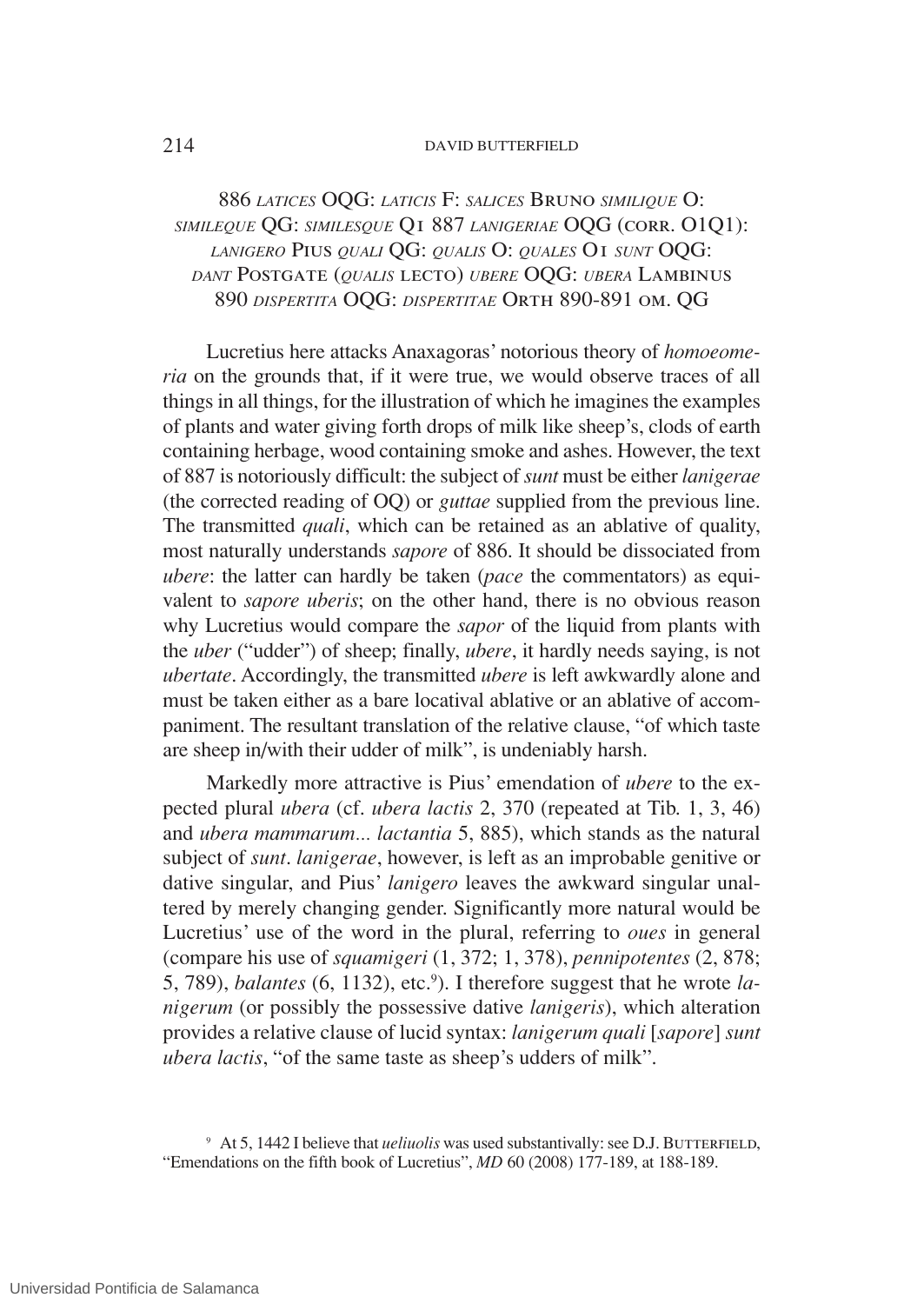As regards 890, owing to the rarity of adverbial *minute* (used elsewhere by Lucretius only at 6, 353, of the small constituent parts of a thunderbolt<sup>10</sup>), the frequency of adjectival *minutus* (17 times elsewhere in the poem, including two lines below at 892) and the almost ubiquitous spelling of diphthongal *ae* as *e*, is it impossible that *minute* is in reality *minutae* and that, as Emil Orth<sup>11</sup> suggested fifty years ago, *dispertita* stands for *dispertitae*, which gender would more naturally follow *fruges frondesque*?12. The parallelism in verse

<sup>10</sup> Even in this particular instance, Bockemüller's emendation to *minuta*, though generally ignored, seems attractive (cf. n. 12 below).

<sup>11</sup> Emil Orth (primarily based in Saarbrücken but also linked in his early career with Berlin and Bad Krozingen) was a German classical scholar of varied interests but remarkable for the number of critical suggestions he made upon the text of Lucretius. He had links with the aged Hermann Diels in Berlin, overseeing proofs of the Latin text of his posthumous Lucretian edition (Berlin 1923-4) and sending him his own conjectures in advance. Shortly before or during World War II he appears to have moved to the Salamanca region of Spain. From there he published over the next decade a string of Lucretian emendations in the Latin periodical of Barbastro, *Palaestra Latina*. In the mid-1950s many of these ideas were repeated, refined or rejected in a series of articles in *Helmantica* and *Emerita*. Finally, in 1961 he produced an edition of Lucretius with a parallel German translation and a select critical apparatus (primarily containing his own emendations). This edition must have had an extremely small print run as it is already extremely scarce. I am grateful to Dr G. Galán Vioque of Huelva for making copies of the relevant pages of *Palaestra Latina* available to me, to Prof. Martin Ferguson Smith for first providing me with copies of Orth's *Helmantica* articles, and to the venerable institution of *Ebay* for allowing me to purchase a copy of Orth's Lucretian edition. Excluding his earlier work Orth primarily published his scholarship in Latin. His non-Lucretian books include translations of Demetrius (1923), Nemesius of Emesa (1925), Cicero's *Somnium Scipionis* (1935), Galen (1938), Proclus (1938), a book on Cicero's knowledge of medicine (1925), a study of the Greek term *logios* (1926) and two studies upon Photius (1928, 1929). Beyond the fact that he died in 1962, and that he is described in the only review of his Lucretian edition as "un sabio errante, que ha llegado hasta nuestro país en sus viajes" (A. Tavor, *Emerita* 31 (1963) 152), any further particulars about the man would be greatly welcomed.

<sup>12</sup> *a* and *e* (often =*ae*) are commonly confused in the manuscript tradition of Lucretius. For the error of *a* for *e*, cf.: 1, 141 (QG); 1, 269 (QG); 1, 403 (QG); 1, 626; 1, 982 (Q); 1, 1058 (QG); 2, 27; 2, 376 (QG); 2, 452; 2, 535; 2, 559 (Q); 2, 678 (O); 2, 781; 3, 39; 3, 81 (QV); 3, 431; 3, 766 (Q); 4, 479 (Q); 5, 718 (O); 5, 1019 (Q); 5, 1142; 5, 1374 (Q); 5, 1392; 6, 86; 6, 254 (O); 6, 269; 6, 297 (O); 6, 324; 6, 403 (Q); 6, 639; 6, 764; 6, 897; 6, 908 (O); 6, 940 (O); 6, 1076. For the reverse error of *e* for *a*, cf.: 1, 475 (O); 2, 234; 2, 397 (QG); 2, 501; 2, 654 (Q); 2, 694 (O); 2, 724; 2, 758 (QU); 2, 895 (QV); 2, 964 (Q); 2, 1082 (Q); 3, 63 (Q); 3, 94 (s.v.l.); 3, 98 (Q); 3, 103 (Q); 3, 253 (QV); 3, 300 (QV); 3, 304 (Q); 3, 481 (QV); 3, 539 (Q); 3, 544; 3, 620; 3, 723 (O); 3, 736; 3, 760; 3, 826; 3, 849 (Q); 3, 958; 4, 72; 4, 429 (Q); 4, 498; 4, 590; 4, 659; 4, 844 (Q); 4, 1090 (Q); 4, 1141; 4, 1182; 4, 1270 (O); 5, 131; 5, 580; 5, 648; 5, 938 (O); 5, 977; 5, 1184 (Q); 5, 1221; 5, 1126; 6, 72; 6, 118; 6, 123 (O); 6, 483 (Q); 6, 767; 6, 808 (Q); 6, 900; 6, 991; 6, 1124; 6, 1148; 6, 1171; 6, 1199; 6, 1261.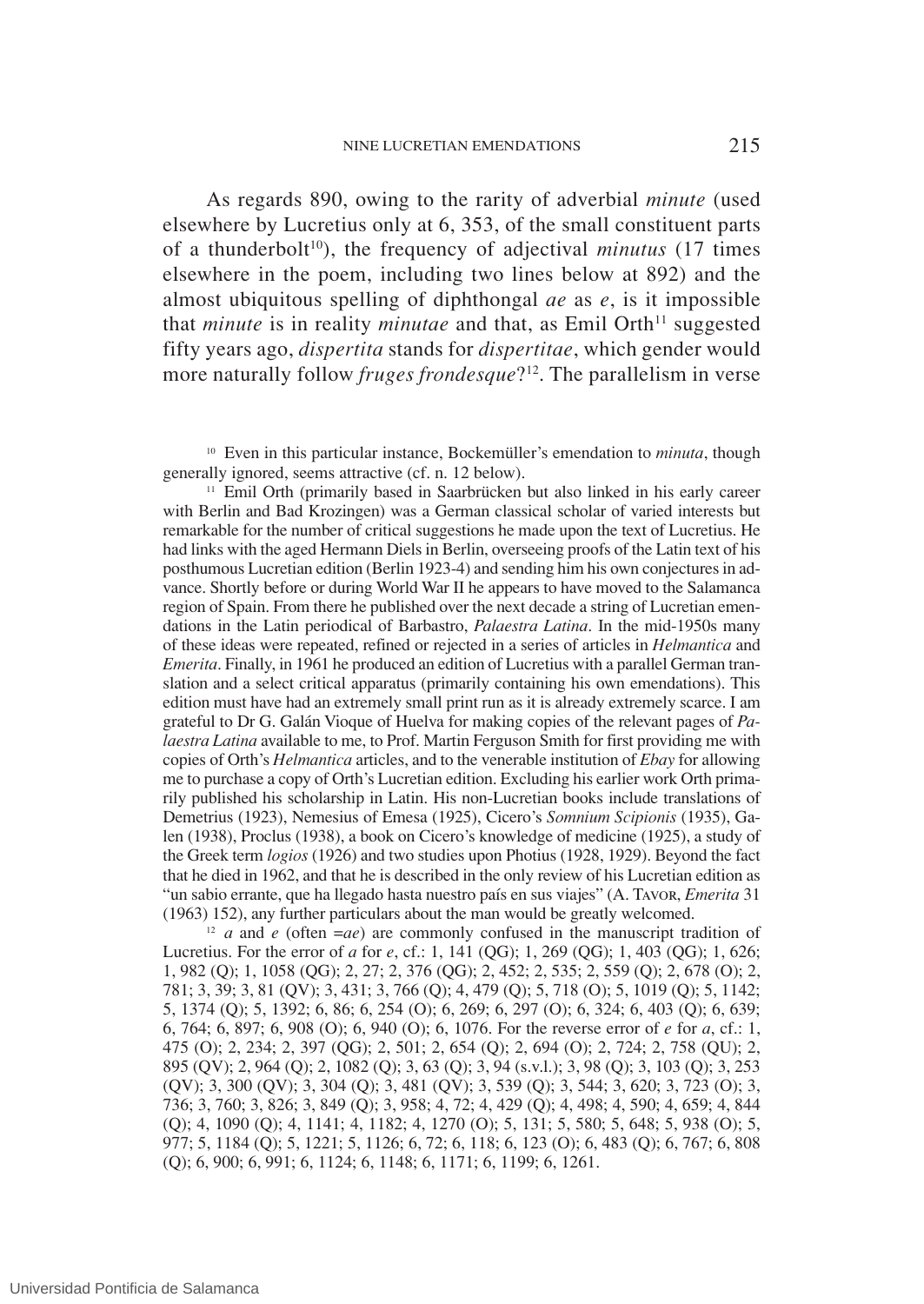closure in 889-892 is now yet more striking: *uideri* – *minutae* – *uideri* – *minutos*<sup>13</sup>.

 $1, 1074-1076$ 

omnis enim locus ac spatium, quod in<ane uocamus> per medium, per non medium, concedere <debet> 1075 aeque ponderibus, motus quaquomque feruntur.

1074 *inane uocamus* rest. L: *in* O: om. QG 1075 *debet* Wakefield: om. OQG: *oportet* F: *opus est* C 1076 *aeque* Marullus (et DrIrjr): *aequis* OQG *motus* OQG: *motu* Lohmann (et Reid suo Marte): *motis* uir quidam cit. ap. Lambinum<sup>14</sup> (et García Calvo suo Marte): *mota* Gifanius (1595)

The supplements of L and Wakefield to the deficient closes of verses 1074 and 1075 can be deemed secure, as can the correction of the anticipatory error *aequis*in 1076, commonly attributed to Marullus. In thistextually problematic passage I wish to object to the typically stative *quaquomque*, "wherever", in lieu of the expected sense of 'to wherever'. Owing to the common confusion of *a* and *o*, it strikes me as highly plausible that Lucretius originally wrote *quoquomque*. For the collocation of adverbial *quo* and *ferri*, we may compare 2, 226; 4, 424; 5, 1281; 6, 67. It transpires that *quocumque* was already conjectured by Lohmann<sup>15</sup>. Since, however, he also emended *motus* to *motu* (as did J.S.Reid independently), his *quocumque* was evidently adjectival not adverbial. It is true that *motus ferri* is a somewhat odd expression but "to wherever their courses are carried" is sufficiently intelligible for us to leave the remainder of the transmitted text unchanged. By contrast, the ablative *motu*, whether modified by *quoquomque* or no, would be a curiously weak and undeniably otiose element in the clause.

<sup>13</sup> *minutae* is found in the *ed. Veronensis* (P. Fridenperger, 1486) but, since it follows *dispertita*, this lection is presumably nothing more than a misspelling of the adverb owing to the pervasive confusion of *ae* and *e*. Wakefield observed, with uncharacteristic tact, "non repudiassem *minuta*, sed nihil ausim sine auctoribus demutare" (*T. Lucretii Cari De Rerum Natura Libri Sex*, I (London 1796) comm. *ad loc*.). If the neuter *dispertita* is to be preserved, I would support this emendation.

- <sup>14</sup> The emendation presumably lurks in certain more obscure *Itali*.
- <sup>15</sup> W. Lohmann, *Quaestionum Lucretianarum capita duo* (Braunschweig 1882) 27.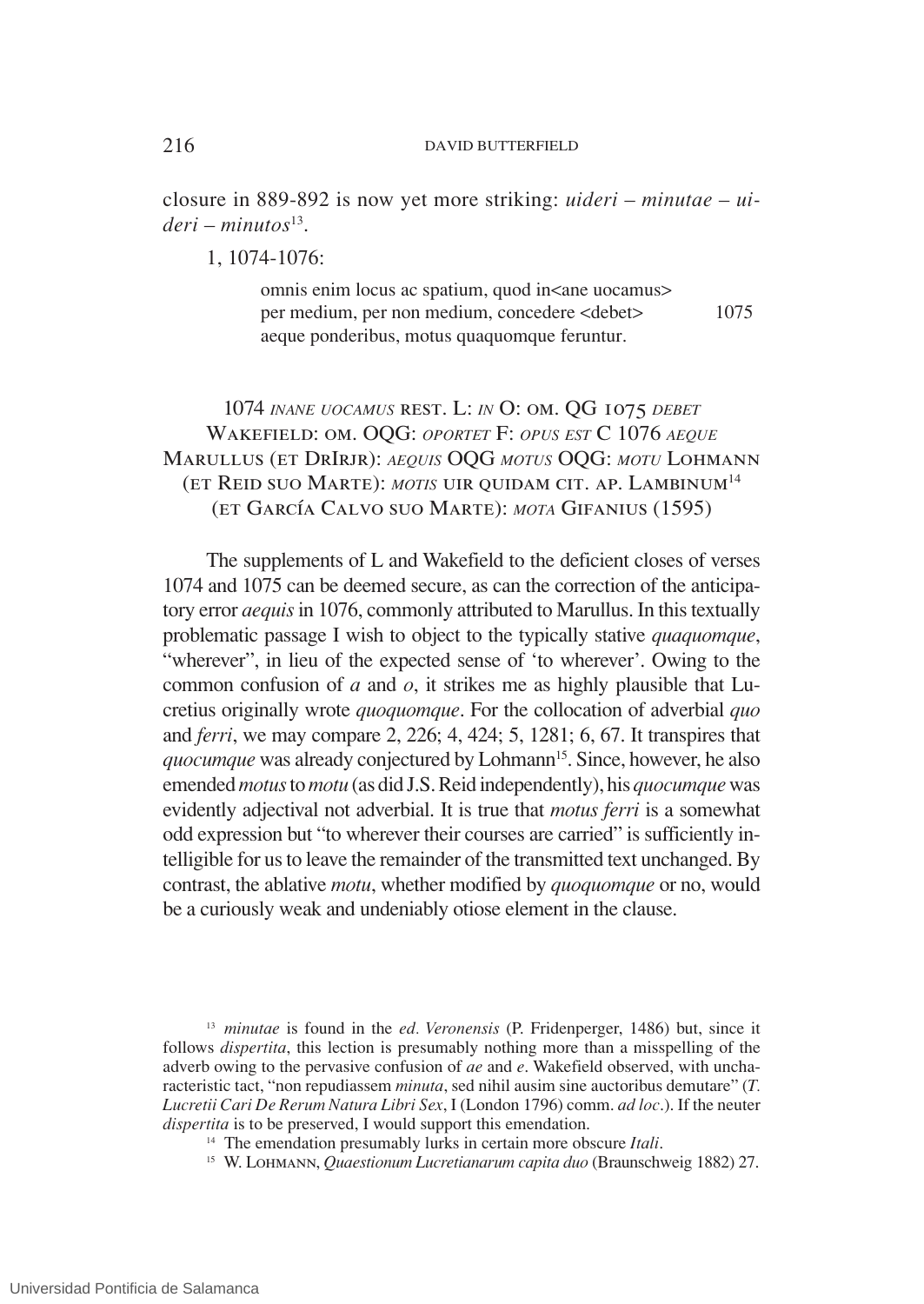#### 2, 806-809:

caudaque pauonis, larga quom luce repletast, consimili mutat ratione obuersa colores; qui quoniam quodam gignuntur luminis ictu, scire licet, sine eo fieri non posse putandumst.

## 806 *larga* Q1: *largo* OQ 809 *posse* VQ1: *posset* OQ

Thus Lucretius explains the varied luminescence of a peacock's tail. Yet the appearance of parenthetic *scire licet* in 809 is slightly jarring. This original, uncompounded pairing of words is employed fifteen times elsewhere by Lucretius, always at line beginning but regularly followed by the accusative and infinitive construction or (as at 2, 797) an indirect question<sup>16</sup>. On the contrary, *scilicet*, used 35 times throughout the poem, is always followed by a finite verb, save for when it occurs within an accusative and infinitive construction already introduced (1, 888; 2. 469; 3, 765). Owing to the presence of *putandumst* at the close of 809, which clearly governs the rest of the verse, I am inclined to follow Lambinus in believing that *scire licet* is here an incorrect scribal expansion of *scilicet*; no doubt the occurrence of *scire licet* a few lines above at 797 aided this error.

Lambinus himself suggested *id* as the supplementary syllable before *sine*, for which he compared 4, 773 *scilicet id certa fieri ratione necessust*. Although his conjecture could be correct (notwithstanding the inelegance of the juxtaposition *id sine eo*), since the real subject that "cannot come into being without it [=the collision of light]" are the colours of the tail, I suggest that *hos* (a form used elsewhere by Lucretius at 4, 1186 and 6, 816) has been lost *metri causa*, once *scilicet* was expanded to a phrase of choriambic scansion. It is of course possible that the semantically weak (*h*)*os* was instead first lost by scribal oversight before *sine* and then *scilicet* was duly expanded to repair the scansion of the verse.

<sup>16</sup> At 1, 860 the following verse has been lost but the accusatives *uenas et sanguen et ossa* in the same line guarantee the presence of this construction; at 3, 866 *esse* can be understood as the infinitive dependent upon *scire licet* rather than *timendum*.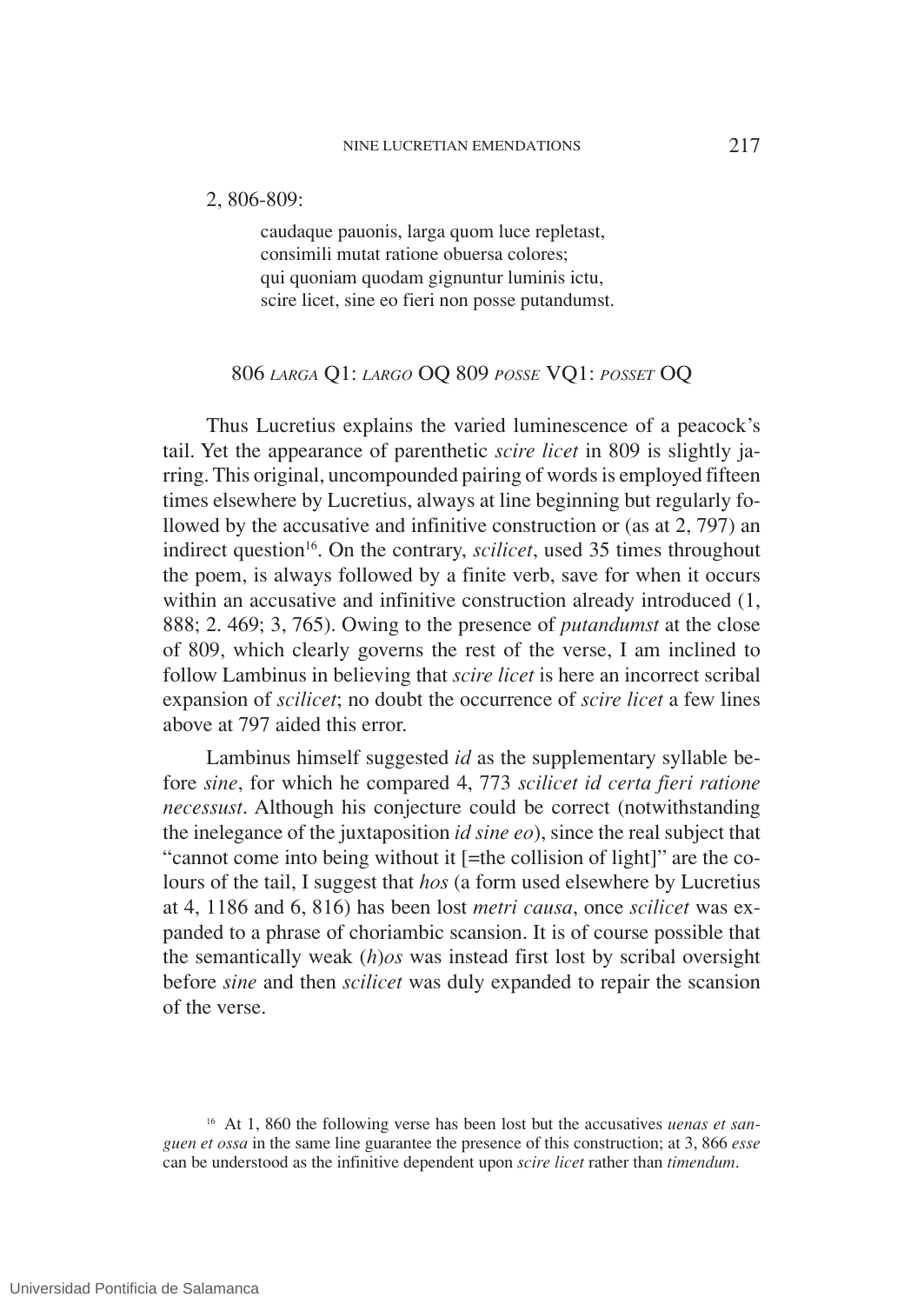3, 1076-1079:

denique tanto opere in dubiis trepidare periclis quae mala nos subigit uitai tanta cupido? certa quidem finis uitae mortalibus adstat nec deuitari letum pote quin obeamus.

## 1078 *certa quidem* Avancius: *certe equidem* OQ

I am in no doubt that Avancius' correction of the unlucretian *equidem* in 1078 is correct. My suspicion rather turns upon *adstat* at the close of the same line. The verb *adstare* is used only once elsewhere by Lucretius, in the literal, physical sense of Agamemnon's standing by Iphigenia as she is sacrificed (1, 89). Given the common confusion of *a* and  $o^{17}$ , as well as of *b* and  $d^{18}$ , is it possible that Lucretius expressed the conceit in an even more powerful fashion by writing *obstat*, a verb he used ten times elsewhere<sup>19</sup>? Not only is a fixed endpoint of life present for humans but it stands as a fixed obstacle for them. The assonant jingle of a given prepositional compound in two adjacent verses *(obstat... obeamus)* is not unlucretian.

## 4, 718-721:

quom tamen haec nostras acies nil laedere possint, aut quia non penetrant aut quod penetrantibus illis exitus ex oculis liber datur, in remorando 720 laedere ne possint ex ulla lumina parte.

<sup>17</sup> For the error of *o* for *a*, cf.: 1, 449; 1, 458; 1, 611; 1, 1008; 2, 123 (O); 2, 152; 2, 452 (Q); 2, 783; 2, 803; 2, 806; 3, 335; 3, 346; 3, 585 (QV); 4, 62 (Q); 4, 460 (Q); 5, 584; 6, 13; 6, 322; 6, 667; 6, 719; 6, 736; 6, 793; 6, 806; 6, 820. For the reverse error of *a* for *o*, cf.: 1, 1025 (Q); 2, 486; 2, 491; 2, 503; 2, 530 (Q<sup>1</sup>); 2, 954; 2, 1139 (QV); 3, 33 (Q); 4, 107 (O); 4, 118; 4, 1240 (Q); 5, 239 (O); 5, 756; 5, 1065; 5, 1111 (Q); 6, 28; 6, 205; 6, 227 (O); 6, 641; 6, 1069; 6, 1109.

<sup>18</sup> *d* for *b*: 2, 891; 3, 644; 4, 378; 5, 1003; 5, 1097; 6, 71; 6, 621. For the reverse error, *b* for *d*, cf.: 1, 286 (O); 1, 668 (QG); 1, 682 (QG); 1, 995 (QG); 4, 468 (Q); 4, 537 (Q); 4, 834 (Q); 5, 122; 5, 1110; 6, 878 (QU).

<sup>19</sup> Unlike *adstare*, *obstare* is relatively common in Lucretius in both literal (1, 289; 1, 337; 1, 973; 2, 88; 2, 794; 4, 1150; 5, 754) and more metaphorical (1, 780; 2, 280; 2, 784; 3, 26) senses.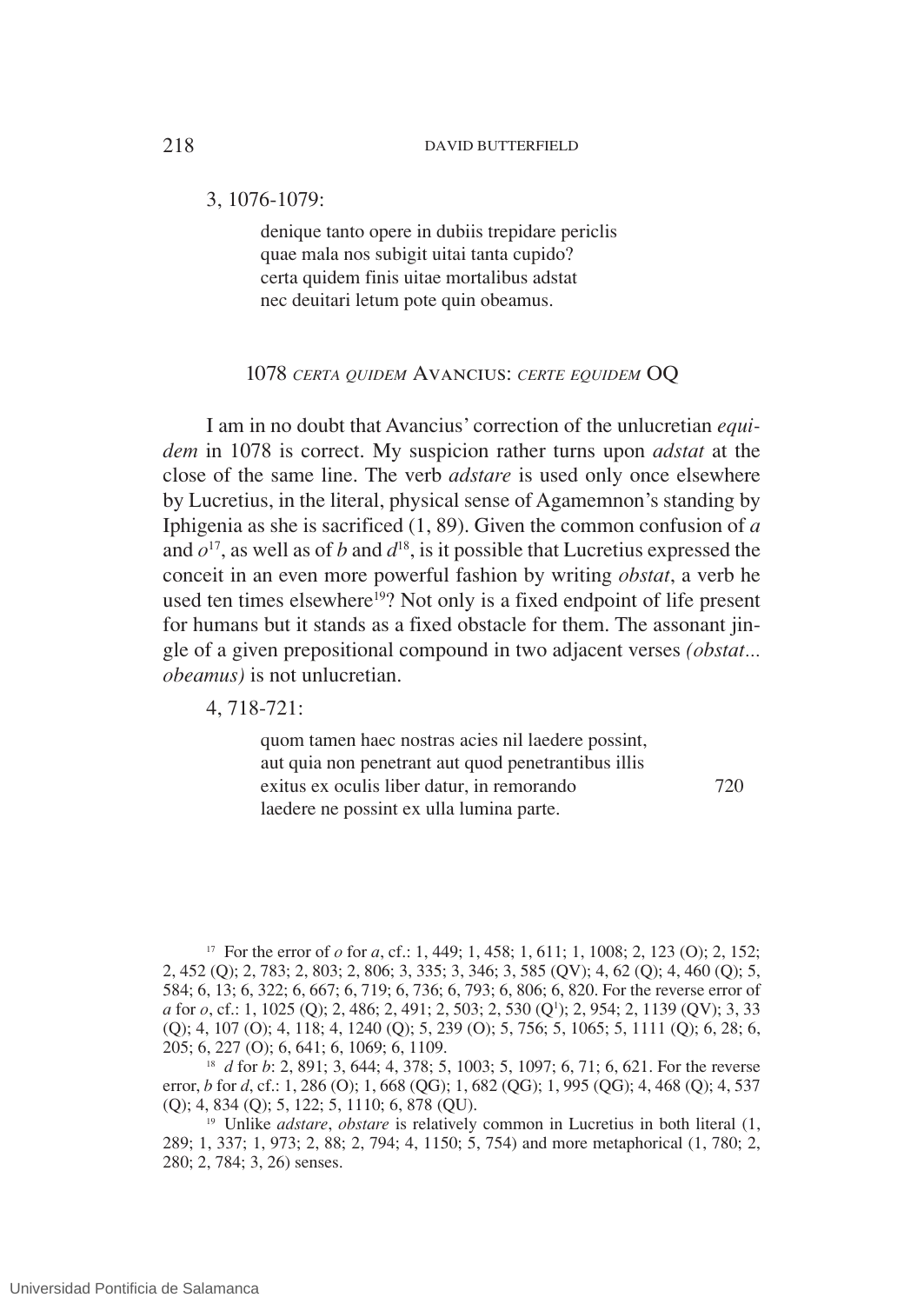## 721 *illis* Q1 Itali multi: *ilus* OQ: *ibus* Munro tempt. (quod Bailey appr.): *hibus* Merrill: *intus* Jessen

Lucretius allowed himself to use the dative *ollis* nine times; the only other form of this archaic pronoun is the homomorphous ablative plural *ollis*, attested at 6, 687 in the phrase *ab ollis*. In all but two instances (4, 177; 5, 1390) *ollis* occurs at the close of the verse. The later form *illis* is only twice attested in the dative (4, 1255; 5, 1035) but in its thirteen other occurrences it is ablatival<sup>20</sup>, employed alone (3, 294; 6, 1219) or in the phrases *ex illis* (1, 61; 1, 554; 1, 630; 1, 773; 2, 612; 2, 820), *in illis* (2, 533; 3, 644; 5, 84; 6, 60) or *de illis* (3, 853). Since datival *ollis* is a favourite at the end of the Lucretian verse, whereas the markedly rarer datival *illis* occurs either in the first foot  $(5, 1035)$  or straddling the fourth and fifth  $(4, 1255)^{21}$ . I wish to suggest that the bizarre transmitted form at the close of 4, 719, namely *ilus*<sup>22</sup>, is a corruption not of *illis*, as almost all scholars have maintained, but of *ollis*. I set little weight by the vague comment of Munro that *illis* "seems to me to sound better with *penetrantibus* than *illis*"23: the transmitted and unchallenged collocation *ollis tranantibus* at 4, 177 can hardly be said to be very different in sound<sup>24</sup>. If  $li$  were mistaken as *u* (an error possible in majuscule and minuscule alike), *olus* could well have led to the nonsense transmitted *ilus* (perhaps aided by the name of Laomedon's father, necessarily familiar to all in later antiquity and the middle ages by his presence in the first book of the *Aeneids* (268)).

<sup>20</sup> I disregard the instance at 4, 290, in which the case of *illis* cannot be discerned because of the loss of preceding verse(s). For my suggestion at 4, 104 in lieu of Lachmann's datival *illis*, see D.J. BUTTERFIELD, "Six Lucretian Emendations", *Hyperboreus* 14 (2008) 1-7, at 2-4.

<sup>21</sup> In both of these passages, especially the latter, it cannot be ruled out that *ollis* has been corrupted into the far commoner *illis*.

<sup>22</sup> Misreported as *ilud* in Martin's fourth and fifth Teubner editions (1957, 1963), the last of which is currently taken as the standard complete text of Lucretius.

<sup>23</sup> H.A.J. Munro, *T. Lucreti Cari De Rerum Natura Libri Sex*, II (Cambridge 1886<sup>4</sup> ) comm. *ad loc*.

<sup>24</sup> The archaic form *ibus*, as suggested in passing by Munro, I have dismissed as unlucretian elsewhere: see D.J. BUTTERFIELD, "Lucretiana quaedam", Phil. 152 (2008) 111-127, at 112-113. Merrill's *hibus*, only attested in Plautus (*Curc*. 506) and a Varronian discussion (*L. L.* 8, 73, 1) serves as a good specimen of his editorial perversity. Jessen's *intus*, though an intelligent idea, unfortunately removes the desired deictic pronoun.